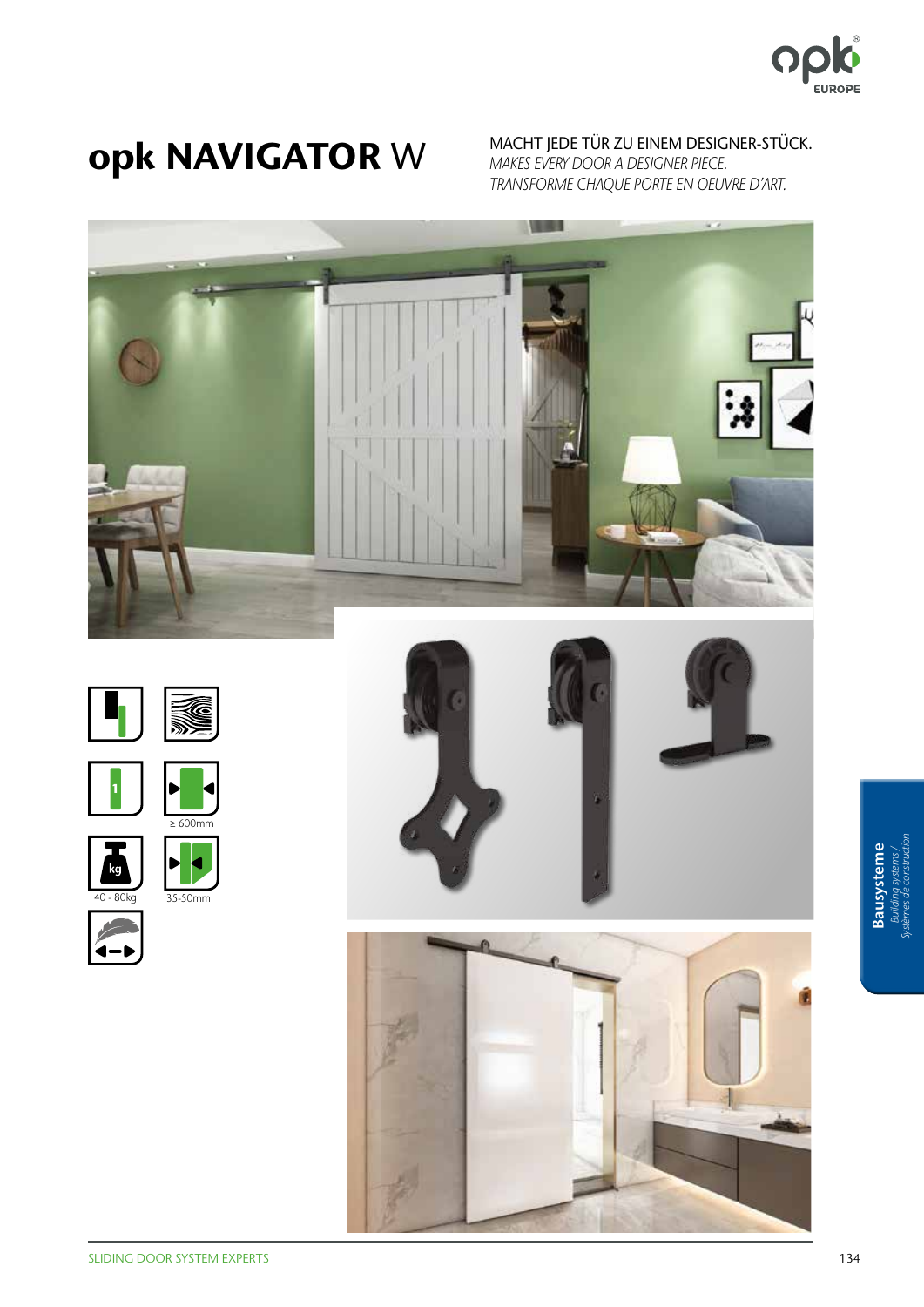



### Technische Zeichnung

*Technical drawing / Plans et schémas*





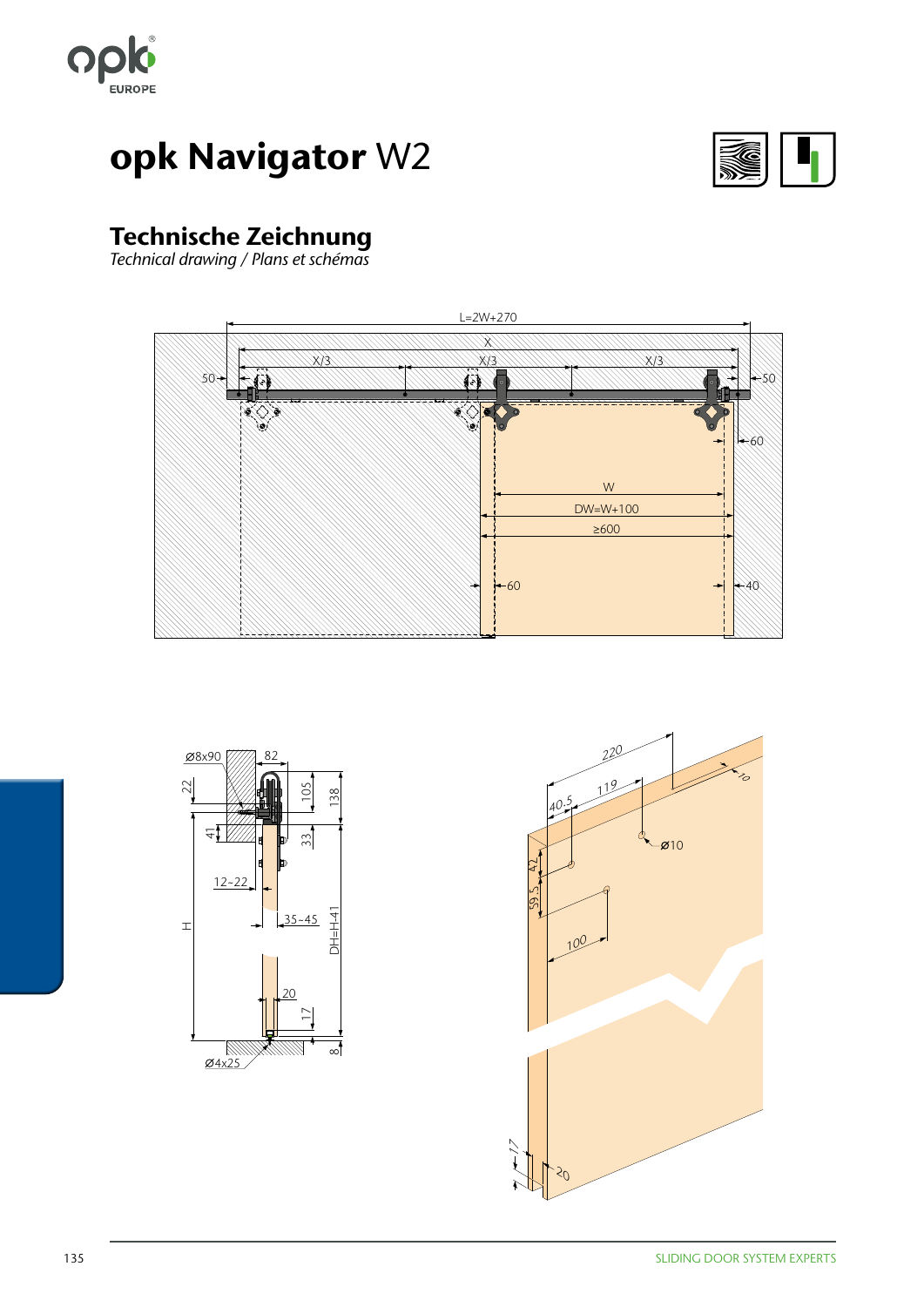





Art.-Nr./No./N° d'art.

|       | <b>THE R</b><br>des en sur | ≤40       | $≤600$ | 03-221-103-400 |
|-------|----------------------------|-----------|--------|----------------|
| 1 — R |                            | $\leq 80$ |        | 03-221-103-200 |

#### Konfiguration für 1 Tür

*Configuration for 1 door / Configuration pour 1 porte*



| <b>Laufwerk</b><br>Running part / Train de roulement                                   |                           |
|----------------------------------------------------------------------------------------|---------------------------|
| <b>Dämpfer</b><br>Damper / Amortisseur                                                 | $\mathcal{P}$             |
| Bodenführung 1 Rolle Holz<br>Floor guide 1 roller wood / Guidage au sol 1 rouleau bois |                           |
| Aushängesicherung<br>Anti-jump stopper / Sécurité anti-décrochage                      | $\mathcal{P}$             |
| <b>Stopper</b><br>Stopper / Butée                                                      | 1 Paar<br>pair<br>paire   |
| <b>Endkappe Laufschiene</b><br>Covercup running track / Embout rail de roulement       | Paar<br>l pair<br>1 paire |
| Endkappe Führungsschiene<br>Cover cap guiding track / Embout rails de guidage          | $\mathcal{P}$             |
| Zubehörset Navigator 2<br>Accessories Navigator 2 / Set d'accessoires Navigator 2      |                           |

### Schienen, Zubehör

*Tracks, Accessories / Rails, Accessoires*

| Produktbeschreibung<br>Product description / Description du produit         |                               | <b>Material</b><br>Material /<br>Matériel                                     | Farbe<br>Finish /<br>Couleur           | Länge (mm)<br>Length $/$<br>Longueur | Art.-Nr./No./<br>$N^{\circ}$ d'art. |
|-----------------------------------------------------------------------------|-------------------------------|-------------------------------------------------------------------------------|----------------------------------------|--------------------------------------|-------------------------------------|
| Laufschiene                                                                 | Б<br>$\sim$<br>$\frac{39}{5}$ | <b>Aluminium</b><br>eloxiert<br>Anodized<br>aluminium<br>Aluminium<br>anodisé | <b>Schwarz</b><br><b>Black</b><br>Noir | 2000                                 | 03-206-280-020                      |
| Running track /<br>Rail de roulement                                        |                               |                                                                               |                                        | 2500                                 | 03-206-280-025                      |
| <b>Führungsschiene Holz</b><br>Guiding track wood /<br>Rail de quidage bois | 19.8                          | <b>Aluminium</b>                                                              | Roh                                    | 1250                                 | 03-017-100-012                      |
|                                                                             | $\infty$<br>22                | Aluminium<br>Aluminium                                                        | Raw<br>Brut                            | 2500                                 | 03-017-100-025                      |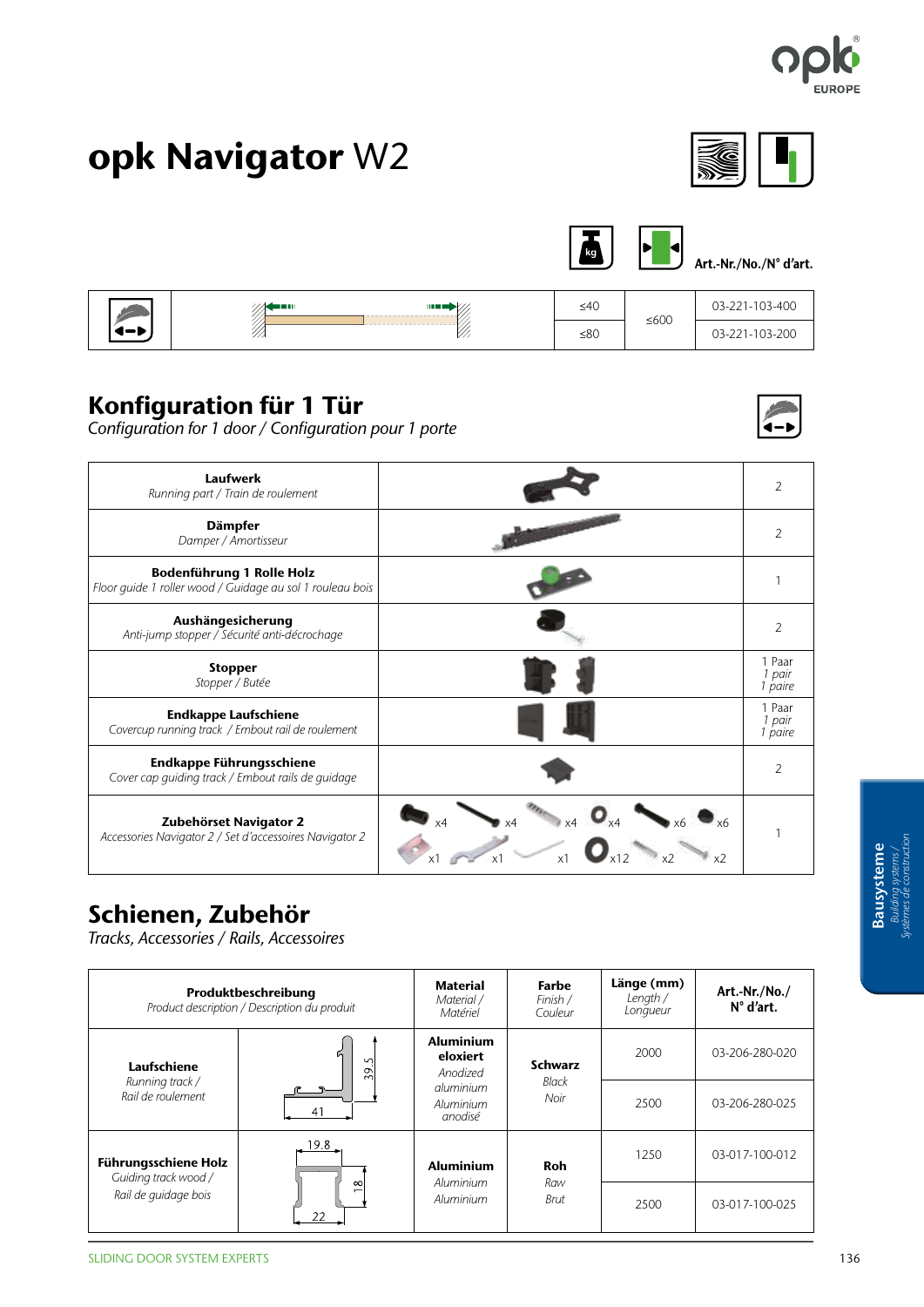



### Technische Zeichnung

*Technical drawing / Plans et schémas*





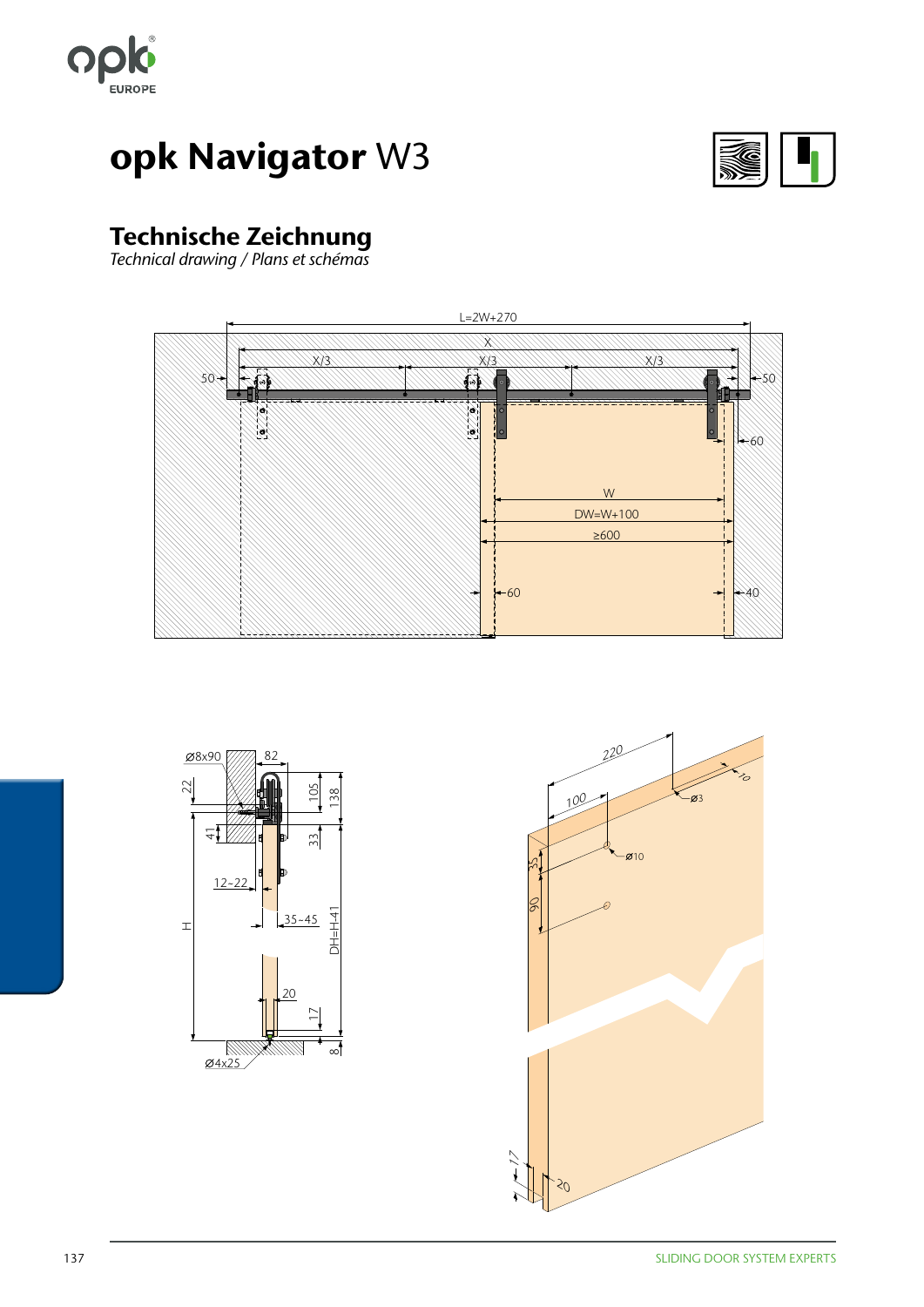





Art.-Nr./No./N° d'art.

4-)

| in va        | <b>THE OR</b> | ≤40 |        | 03-231-103-400 |
|--------------|---------------|-----|--------|----------------|
| $\leftarrow$ | $\cdots$      | ≤80 | $≤600$ | 03-231-103-200 |

### Konfiguration für 1 Tür

*Configuration for 1 door / Configuration pour 1 porte*



### Schienen, Zubehör

*Tracks, Accessories / Rails, Accessoires*

| Produktbeschreibung<br>Product description / Description du produit |                                 | <b>Material</b><br>Material /<br>Matériel | Farbe<br>Finish /<br>Couleur           | Länge (mm)<br>Length $/$<br>Longueur | Art.-Nr./No./<br>$N^{\circ}$ d'art. |
|---------------------------------------------------------------------|---------------------------------|-------------------------------------------|----------------------------------------|--------------------------------------|-------------------------------------|
| Laufschiene                                                         | r.<br>$\sim$<br>$\overline{39}$ | <b>Aluminium</b><br>eloxiert<br>Anodized  | <b>Schwarz</b><br><b>Black</b><br>Noir | 2000                                 | 03-206-280-020                      |
| Running track /<br>Rail de roulement                                |                                 | aluminium<br>Aluminium<br>anodisé         |                                        | 2500                                 | 03-206-280-025                      |
| <b>Führungsschiene Holz</b><br>Guiding track wood /                 | 19.8                            | <b>Aluminium</b>                          | Roh                                    | 1250                                 | 03-017-100-012                      |
| Rail de quidage bois                                                | $\infty$<br>22                  | Aluminium<br>Aluminium                    | Raw<br>Brut                            | 2500                                 | 03-017-100-025                      |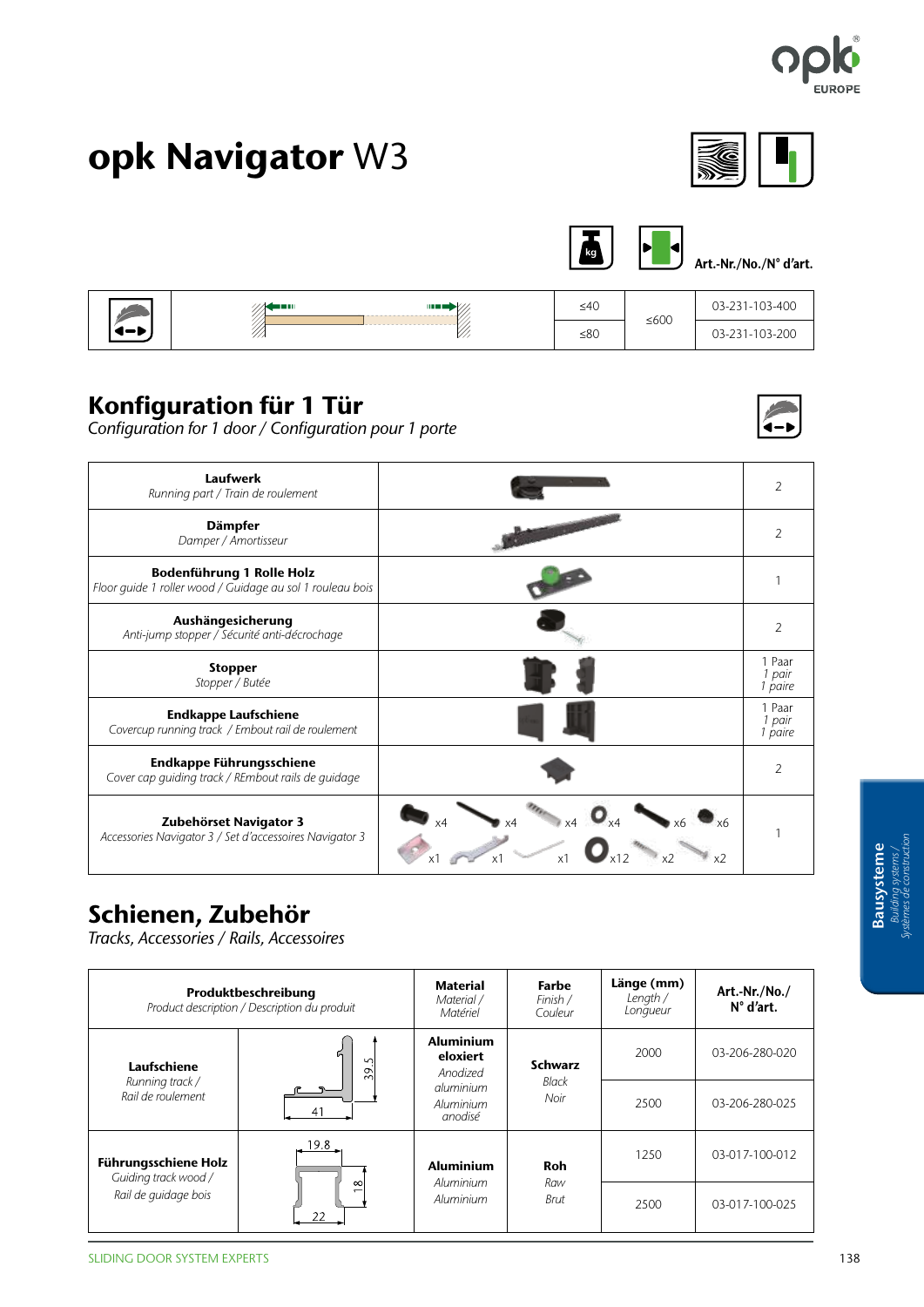



### Technische Zeichnung

*Technical drawing / Plans et schémas*